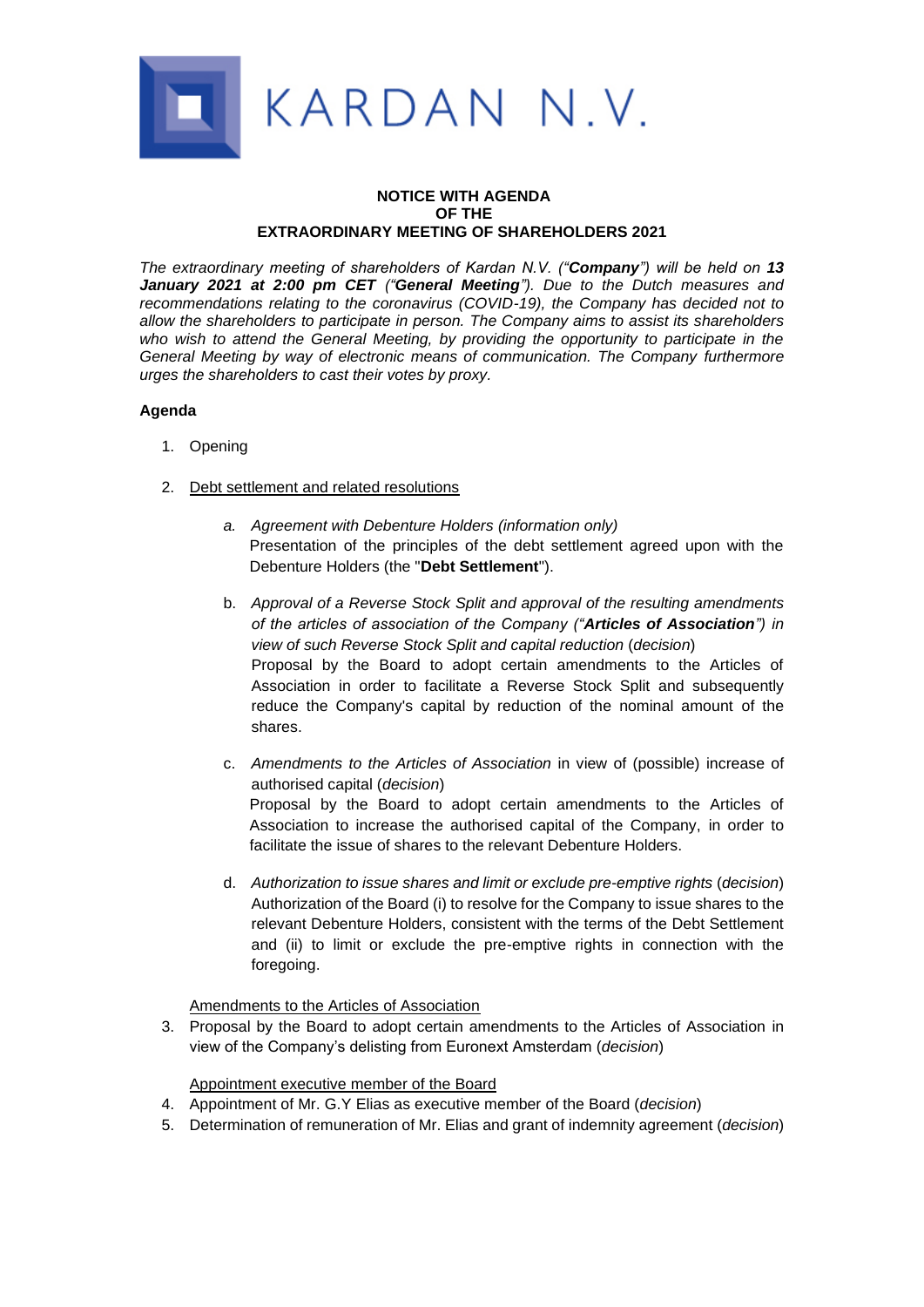

Appoinment auditor

6. Proposal by the Board to appoint IUS Statutory Audits Coöperatie U.A. ("**IUS Audit**") as statutory auditor for the financial year 2020

Various

- 7. Any other business
- 8. Closing
- **\*** Since both agenda items 2c and 2d will be required to implement the Debenture Settlement:
	- agenda item 2d will not be put to vote if agenda item 2c will not be adopted; and
	- if agenda item 2c will be adopted and agenda item 2d will not be adopted. agenda item 2c will not be implemented.
- \*\* Each proposal to amend the Articles of Association includes the proposal to authorise the Board as well as the Chief Executive Officer of the Company, each member of the Executive Management of the Company and each employee (candidate or assigned) civil-law notary and each lawyer of the law firm Houthoff Coöperatief U.A. to execute the respective notarial deeds of amendment of the articles of association.

The proposed amendments to the Articles of Association may be combined in one or several deeds of amendment.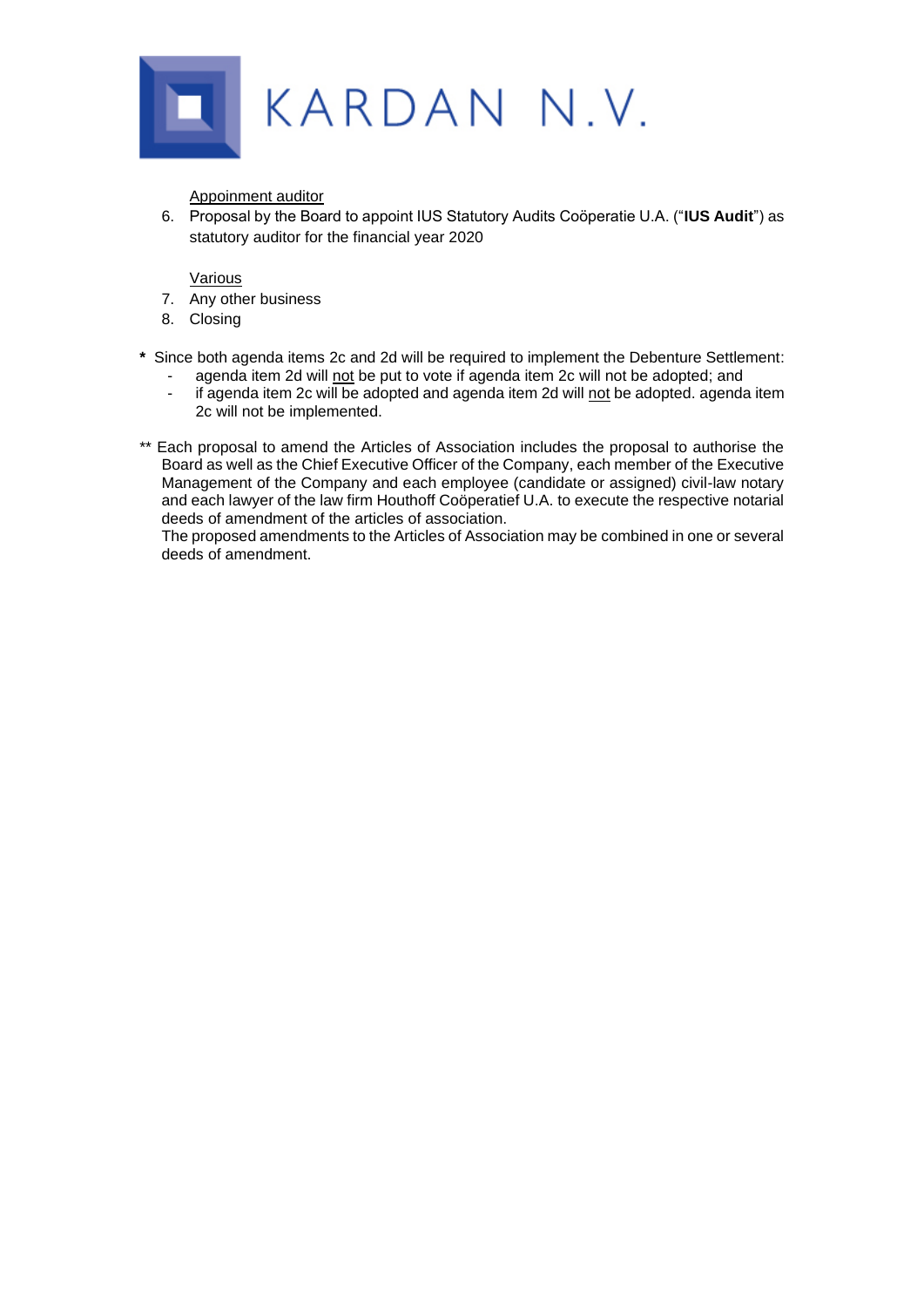

### **Available information**

As from today until the close of the General Meeting, the following documents and information are available for inspection on the Company's website [\(www.kardan.nl\)](http://www.kardan.nl/) and copies are available free of charge for persons entitled to attend the General Meeting at the Company's offices at the address mentioned below, upon appointment:

- The agenda and the explanatory notes thereto;
- The proposed amendments to the articles of association, both the Dutch official versions as well as the English fair translations thereof;
- A form of proxy for representation and voting at the General Meeting ("**Proxy Form**") (please refer to further instructions on the use of the Proxy Form below); and
- The total number of shares on issue and voting rights on the day hereof and  $-$  to be made available on the Record Date – such total numbers on the Record Date (if changes took place).

Shareholders cannot attend the General Meeting in person due to the measures of the Dutch government related to the coronavirus (COVID-19). Furthermore, the shareholders are urged to register their proxy and instruct their votes in advance on the resolutions to be put to the General Meeting by appointing a representative of the Company as their proxy by means of the Proxy Form. Alternatively, shareholders can register their proxy and instruct their votes through the electronic voting facility via their intermediary.

On 30 November 2020 the total number of shares Kardan N.V. on issue is 123,022,256 ordinary shares and the number of voting rights is 123,022,256.

## **Registration**

In accordance with the statutory record date as set out in the Dutch Civil Code, those who are registered on **16 December 2020** ("**Record Date**"), after the processing of settlements on that date, in one of the registers as mentioned hereinafter and who have given notice of their wish to attend the General Meeting electronically, in accordance with the provisions below, will have the right to (electronically) attend the General Meeting. References in this convening notice to shareholders as of the Record Date include a reference to others with statutory meeting rights with respect to shares as of the Record Date, unless the context requires otherwise.

The registers, designated for registered shares forming part of a collective depot ("*verzameldepot"*), are the registers administered by the institutions affiliated to Euroclear Netherlands ("*aangesloten instellingen*"). The register, designated for other registered shares, is the shareholders' register of the Company.

## **Holders of shares in the collective depot**

In order to obtain (electronic) entry to the General Meeting and to be able to exercise the rights attached to shares forming part of the collective depot, the holders thereof must register by instructing their affiliated institution to - via ABNAMRO Bank N.V. - provide the Company with a written declaration stating the name, email address and the number of shares, which are and will be registered for the relevant shareholder on the Record Date. The written declaration is to be received by the Company via email at [info@kardan.nl](mailto:info@kardan.nl) or by regular mail at the address in the Netherlands mentioned below no later than **6 January 2021, at 5:00 pm CET**. Any restriction in connection with the registration of the shares on **6 January 2021** will be lifted on the next trading day of the shares. Please note that additional formalities apply to exercise voting rights and to (electronically) attend the General Meeting, as set out below.

## **Holders of other registered shares**

In order to obtain (electronic) entry to the General Meeting and to be able to exercise the rights attached to other registered shares, the holders thereof must confirm their attendance and/or provide their voting instructions in writing to the Company by means of the Proxy Form. The Proxy Form is to be received by the Company via email at info@kardan.nl or by regular mail at the address in the Netherlands mentioned below no later than **6 January 2021 at 5:00 pm CET.**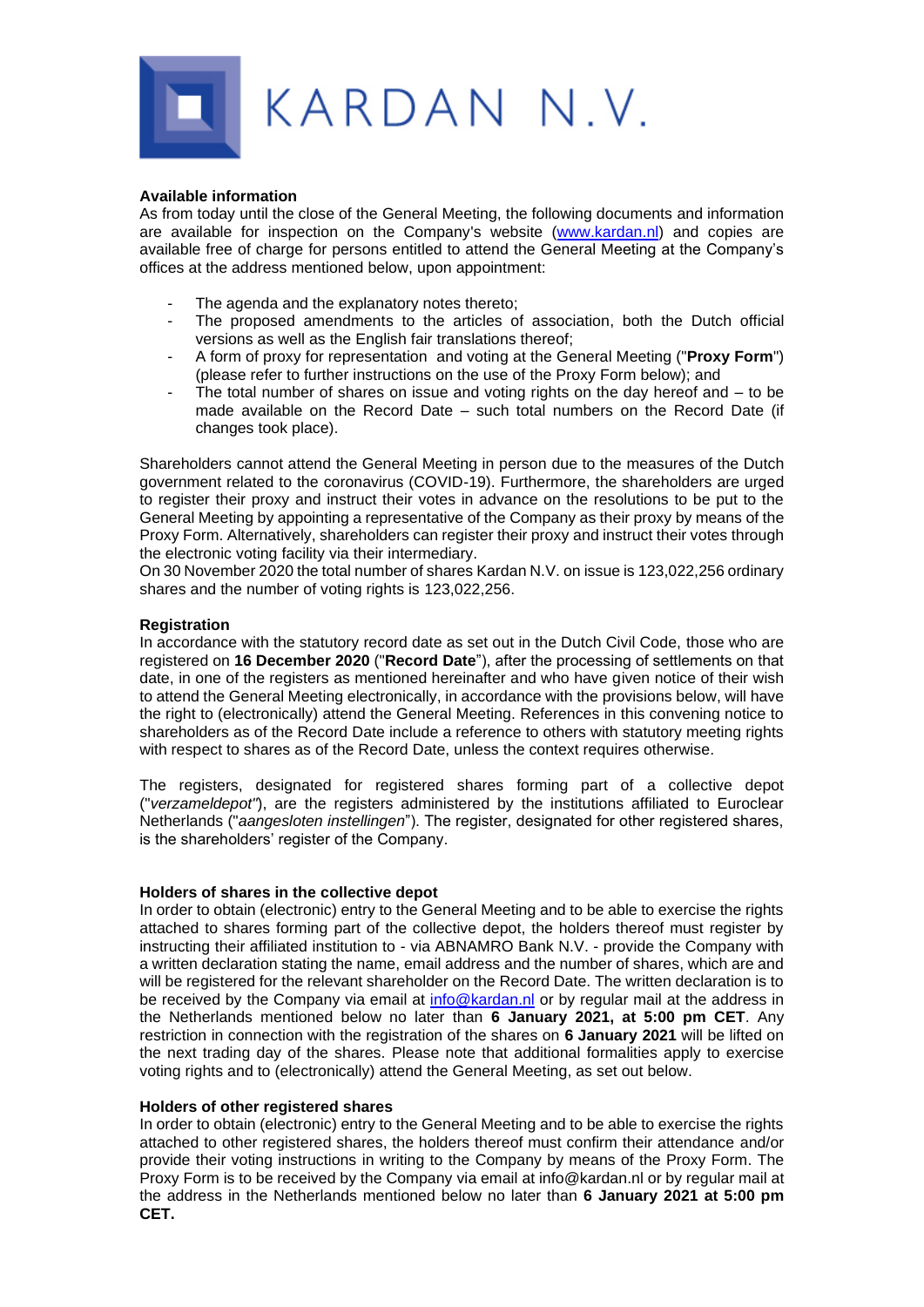

### **Holders of securities at TASE**

Holders of beneficial rights to registered shares that are being traded on the Tel Aviv Stock Exchange ("**TASE**") are requested to contact their local bank or broker in Israel, to receive a "Confirmation of Ownership" on the Record Date and this Confirmation of Ownership, together with the email address of such holders, is to be received via email at [info@kardan.nl](mailto:info@kardan.nl) or at the address in Israel mentioned below no later than **6 January 2021 at 5:00 pm local Israeli time.** For more information about the procedure for the holders of beneficial rights to registered shares that are being traded on TASE please contact Mrs. Ayana Wechsler, the Company's Secretary in Israel, at Shimonov & Co. law firm, +972 3 6111000.

#### **Voting by proxy**

It will not be possible for shareholders to vote during the General Meeting. Therefore Shareholders (and others entitled to attend the General Meeting) who wish to vote shall deposit a written (or electronically recorded) Proxy Form dated after the Record Date (in the form as made available on the Company website), to be received by the Company in respect of (i) the holders of beneficial rights to registered shares that are being traded on TASE via email at [info@kardan.nl](mailto:info@kardan.nl) or by regular mail at the address in Israel mentioned below no later than **6 January 2021, at 5:00 pm local Israeli time** and (ii) all other shareholders (and all others entitled to attend the General Meeting) at the address of the Company in the Netherlands mentioned below or at [info@kardan.nl](mailto:info@kardan.nl) no later than **6 January 2021, at 5:00 pm CET**.

Shareholders who wish to exercise their voting rights by an electronic proxy, which entails a voting construction to a representative of the Company, can do this via the EVO-system at their intermediary no later than **6 January 2021, at 5:00 pm CET**. Shareholders can register via www.abnamro.com/evoting directly or contact and request their intermediary at which their shares are administered to register their votes. The intermediaries are requested to provide ABN AMRO with an electronic statement that includes the number of shares held on the Record Date by the relevant Shareholder and the number of shares which have been applied for registration at the latest by Wednesday 6 January 2021, at 5.00 pm CET.

#### **Attendance**

The Company wishes to assist its shareholders to attend the General Meeting electronically by providing an adequate opportunity to follow the General Meeting real time. Shareholders who have indicated ultimately on 12 January 2021 to attend the General Meeting by means of the Proxy Form will receive an email with a link to login for the General Meeting, at the email address specified by the shareholder on the Proxy Form. After successful login the shareholder is automatically logged into the General Meeting. Shareholders who did not register in time will not be permitted to attend the General Meeting in this manner.

Shareholders will be able to log in for (electronic) admission to the General Meeting on **13 January 2021, at 1:00 pm CET**. Shareholders must log in and complete the admission procedure for the General Meeting before **2:00 pm CET**.

#### **Questions**

Shareholders can ask questions about the topics on the agenda for the General Meeting by sending those questions in writing to the address of the Company in the Netherlands mentioned below or via e-mail to [info@kardan.nl](mailto:info@kardan.nl)

Questions submitted at least 72 hours before the start of the General Meeting shall be answered during the General Meeting and those answers shall be published on the Company's website or made available to shareholders via other electronic means. Shareholders who (electronically) attend the General Meeting as described above may ask follow-up questions by sending an e-mail [info@kardan.nl](mailto:info@kardan.nl) during the General Meeting.